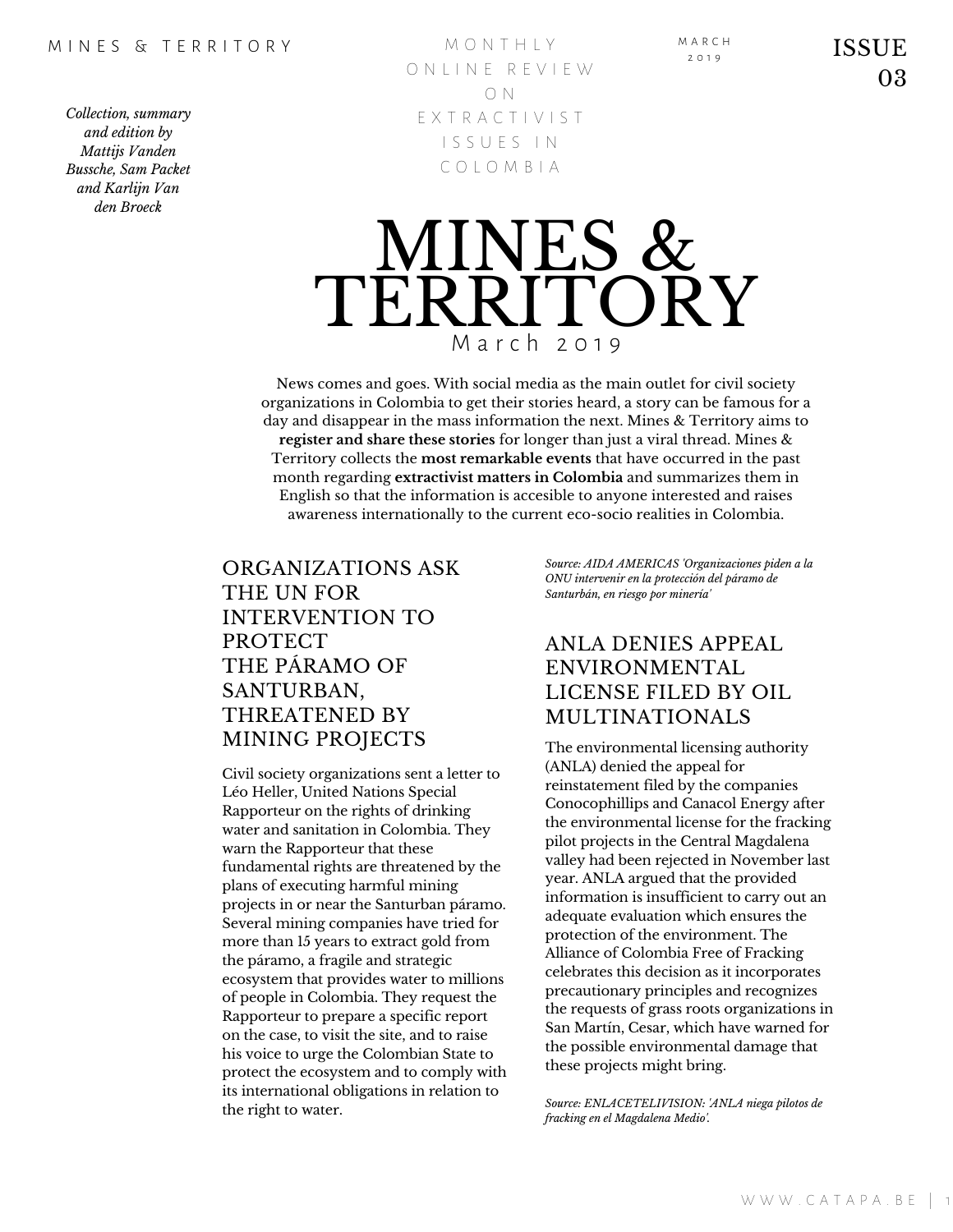M O N T H L Y O N L I N E R E V I E W O N E X T R A C T I V I S T I S S U E S I N C O L O M B I A

M A R C H

 $\sum_{2.019}$  ISSUE 03

## ANGLOGOLD ASHANTI DROP PLANS FOR SEVERAL MINES IN COLOMBIA AND ARGENTINA TO FOCUS ON THE MINES IN QUEBRADONA AND GRAMALOTE

The South African mining company AngloGold Ashanti announced in February that they would sell their share (95%) of the Cerro Vanguardia gold and silver mine in Argentina. They will do the same with one of their branches in Colombia: the Northern Colombia Holdings Limited. AGA says they will receive approximately 4.6 million USD and several additional payments for the sale of the parcels (= gold mining concessions -36,000 hectares- and rights to obtain mining concessions -215,000 hectares) to Royal Road Minerals Limited. In Argentina, AngloGold already abandoned the Cerro Vanguardia mine in the Santa Cruz province. They left a sore heritage, testifies the Environmental Citizen Assembly (AAC) of Río Gallegos: "The legislation allowed mining companies to leave the 'open pits' and their respective dumps uncovered, in state of exploitation, leaving a poor soil with an unknown volume of contaminated aquifer. Social and environmental costs end up way higher than the benefits this mine brought to the region. Neither the social aspect, nor the employees, have ever been a priority. All of a sudden, they have left the aprox. 1,000 workers without an income. In Santa Cruz, AGA never allowed a sustainable development that benefits the population. There have only been scarce investments compared with

the high profitability that the exploited resources provided them." Dushnisky; CEO of AngloGold Ashanti, says they have other opportunities which they prefer to invest in. AGA thus shifted its focus to two key projects in Colombia: the Quebradona copper mine in Jericó and the Gramalote gold mine in San Roque, both villages in the department of Antioquia. Felipe Márquez, country president of the AGA, explains: "The investments of the mining company for 2019 in Gramalote would be about 10 million US\$. In Quebradona close to 55 million US\$. In Gramalote we have completed the exploration stage and all the technical activities required to advance to the construction and assembly phases. In Quebradona we are finalizing the technical studies of the exploration stage, so our idea is to present the Environmental Impact Study (EIA) with the idea of moving to the construction and assembly phase in 2020. The Plan of Production and Performance would allow us to start extracting copper between 2022 and 2024."(This announcement comes weeks after the mining company was authorized by the Court of Antioquia to carry out activities in the municipality of Jericó Antioquia).The court cancelled the preventive measure that had been introduced by José Andrés Pérez, mayor of Jericó, which restrained the company from continuing any mining activity in the municipality in order to protect the ecological and cultural heritage. (*cf. 7. Jericó is awaiting a definite green light to be able to stop mining in their municipality*)

*Source: PORTFOLIO 'AngloGold continúa estudio de factibilidad para proyecto en el país'; EL ESPECTADOR 'Minera Anglogold Ashanti venderá parte de sus proyectos'; LAREPUBLICA 'AngloGold empezará a extraer cobre en 2022'; OPI SANTA CRUZ ' AngloGold Ashanti abandonó el yacimiento Cerro Vanguardia' VALORA 'Minera Anglogold Ashanti vende parte de su cartera en Colombia'*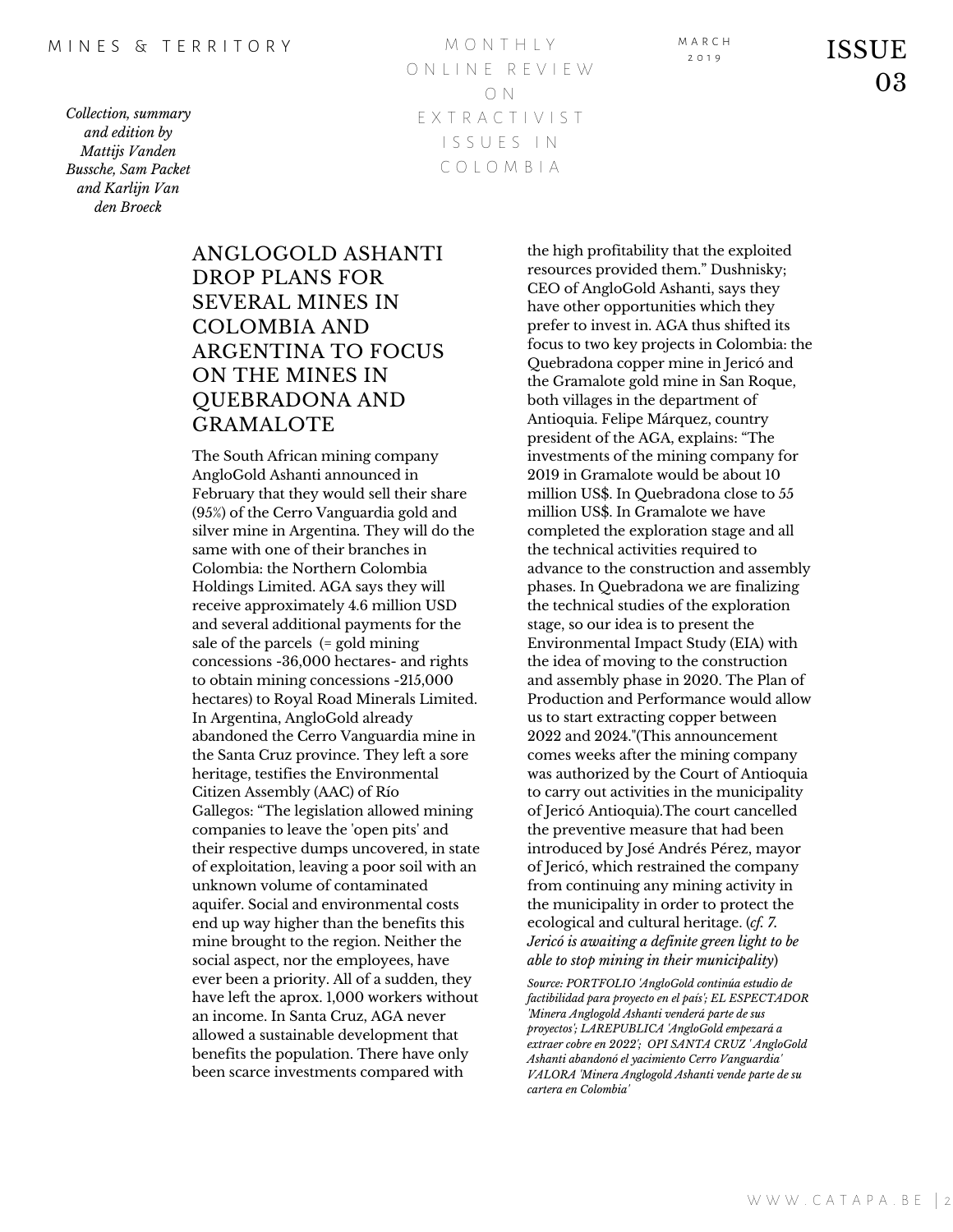M O N T H L Y O N L I N E R E V I E W O N E X T R A C T I V I S T I S S U E S I N C O L O M B I A

 $\sum_{2.019}^{1.8 \text{ KCH}}$  ISSUE 03

## THE UNIVERSITY OF ANTIOQUIA REIMPLEMENTS THE EARLIER SUSPENDED COURSE FINANCED BY THE ANGLOGOLD ASHANTI

The University of Antioquia resumed a course funded by the mining multinational AngloGold Ashanti in Jerico despite the fact that the educational institution had committed to suspend the program. The community of Jerico expressed their opposition to the course because, according to them, it would be part of an advertising campaign in favor of the development of 'La Quebradona', a metal mining project in the municipality. The course aims to train social leaders in issues of development, self-management and sustainability. The environmental comité of Jerico hopes the University will suspend the course once more. "We hope that the rectory understands that we don't want this course here in Jericho, that we reject the activities of the mining company and that we demand that the public university to fulfill a social role, taking the side of the communities and helping them to protect the environment, " explains José Fernando Jaramillo, member of the comité. As a response to the criticism, the University argues that the agreement guarantees that they will preserve their autonomy in the elaboration of the content. However, Jaramillo indicates that with this initiative, AngloGold Ashanti is really looking to wash its image in front of the communities.

*Source: CONTAGIORADIO: 'Anglogold Ashanti pretende lavar imagen de diplomado U de Antioquia'.*

# INDIGENOUS COMMUNITIES OF THE SIERRA NEVADA DECLARE ENVIRONMENTAL EMERGENCY IN THE REGION

Since the end of February, the Sierra Nevada, a mountainous region at the Caribbean coastline has suffered from 10 destructive forest fires. The flames destroyed about 1000 hectares of the ecosystem. Besides the natural damage, houses, farms, sacred sites, health centers and schools of the indigenous settlements have been destroyed.. Due to the long summer, the heat waves and strong winds, the Indigenous communities fear for the safety of other areas of their cultural and natural patrimony. The current situation threatens the balance and harmony of the land as a source of life, as well as cultural heritages of its inhabitants. Therefore the authorities of the "pueblo de la Sierra Nevada" de Santa Marta declared an environmental and economic emergency in the area and urged the national and regional authorities to intervene immediately and to take the necessary measures of prevention and control.

*Source: JUSTICIA AMBIENTAL COLOMBIA: 'Los cuatro pueblos indígenas de la Sierra Nevada se pronuncian frente a la crisis ambiental en el corazón del mundo'.*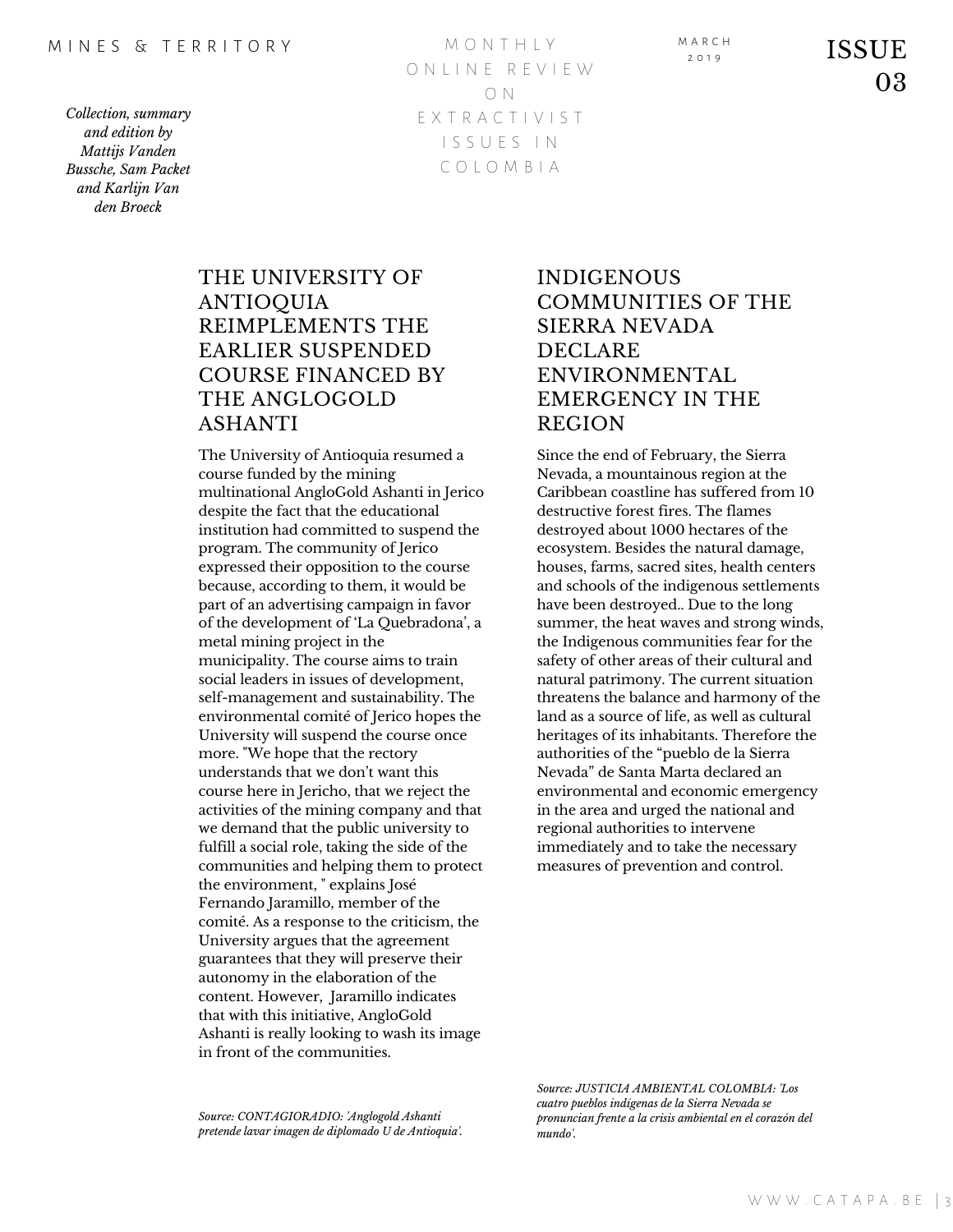M O N T H L Y O N L I N E R E V I E W O N E X T R A C T I V I S T I S S U E S I N C O L O M B I A

 $\sum_{2.019}^{1.4 \text{ RCH}}$  ISSUE 03

## JERICÓ AWAITS DEFINITE GREEN LIGHT TO STOP MINING IN ITS MUNICIPALITY

Seven kilometers southeast from the village center of Jericó, you'll find the Quebradona mining project, owned by South African multinational AngloGold Ashanti. Jericó, a small municipality in Antioquia with around 12 thousand inhabitants, finds its prosperity mostly in agriculturel. It therefore comes as no surprise that the local farmer communities did not welcome the mining company with open arms. For the past two years farmer organizations mobilized and campaigned massively against metal mining in their municipality. They argue that this would not only affect their natural resources but also the social frames in the town. They fear that problems such as poverty, crime, social degradation and environmental damage might come along with it. Fortunately, the people of Jericó have a town council who has their back. Mayor Jorge Pérez Hernández argued that the mine would have devastating effects as 100% of the water sources of Jericó come from the area where the mine would be. In 2017, a first attempt to prohibit mining through a municipal agreement was rejected by the administrative tribunal of Antioquia, arguing that the City Council was not the competent authority to prohibit mining in the municipality. The agreement was based upon section 9 of article 313 of the Constitution, which states the right of municipality councils to take measures for "laying down the necessary norms in order to secure the control, preservation and defense of the ecological and cultural patrimony of the municipality". One of the arguments

in favour of the mining operations is that the "subsoil belongs to the nation", and therefore the national government is the only authority who is able to decide on mining matters. However, a study of articles 332 and 334 of the Constitution and Law 685 of 2001 (Code of Mines) states that "the Constitution did not attribute the ownership of the subsoil to the Nation but to the State", which means that the ownership of the subsoil belongs to all state's authorities: local, regional and national.

A second municipal agreement, enforced by the mayor at the end of 2018, has not yet been invalidated - nor approved - by the Administrative Tribunal of Antioquia. Meanwhile the work of the company is (supposed to be) suspended. Fernando Jaramillo, leader of the environmental table of Jericó, says it is quite difficult for the Tribunal to make a decision since the State Council approved a similar municipal agreement in the municipality of Urrao, also in southwest of Antioquia, where mining activities are prohibited as to the protect ecological heritage. The contradictory decision-making between the State Council and the Consitutional Court does not simplify the struggle for municipalities. While the first one protects the competence of territorial entities to prohibit mining in their territories and the validity of popular consultations as a mechanism for citizen participation, the Constitutional Court reinforced the idea that the capacity of municipal consultations is limited, especially when talking about subsoil and exploitation of non-renewable natural resources, whose ownership is national. Jaramillo adds that, in the end, the worst damage that the company has generated so far is a division of the population which turned out in a conflict between those who support the company and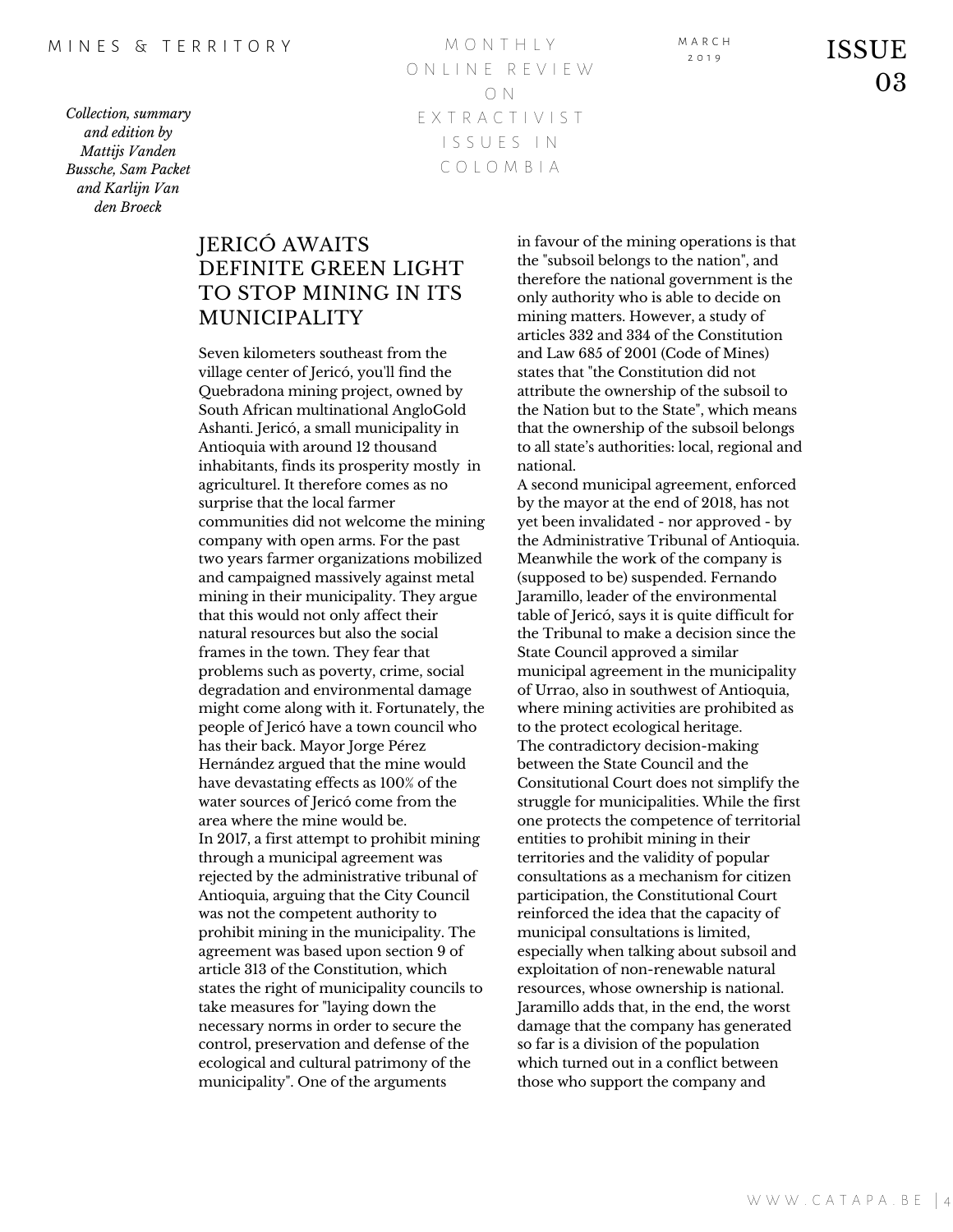#### M I N F S & T F R R I T O R Y

*Collection, summary and edition by Mattijs Vanden Bussche, Sam Packet and Karlijn Van den Broeck*

M O N T H L Y O N L I N E R E V I E W O N E X T R A C T I V I S T I S S U E S I N C O L O M B I A

those who oppose their activities.

*Source: SEMANARURAL: 'Jericó espera una luz verde definitiva que detenga la minería.*

# COMMUNITIES STAND UP AGAINST THE CONSTRUCTION OF DAMS IN QUINDÍO AND ANTIOQUIA

In Pijao, Quindio, a farmer community sound the alarm bell after researchers entered unannounced their territory to take measurements of a small stream. They said they were taking measures for the construction of a small hydroelectric dam and explained that the area is supposedly "property of the municipality of Pijao". The mayor clarified that the dam already existed since 1930, and it managed to generate energy for the municipality, explaining that a mud stream had erased the former dam. Deputy Jorge Hernán Gutiérrez of the Liberal party proposed a debate where the local, departmental and environmental authorities are to report and to be alert of what the national government intends to do in the territory. "And while it is true that there are rulings of national order that could force the installation of the dam, there are also constitutional rules that protect our rights and compensations for the environmental damage that our territory might suffer." In the East of Antioquia, various protest marches against the construction of dams took place on the 14th of March, international action day against hydroelectric dams. "In several municipalities of the department, like Cocorná, with three medium-sized hydroelectric plants, peasant activities and water springs

suffer a lot because of the artificial regulation of the natural river streams", according to Carlos Olaya, environmental defender.

*Source: CRONINCA DEL QUINDIO: 'Hidroeléctrica en Pijao no es nueva, existía desde 1930'; MI ORIENTE: 'Municipios del Oriente dijeron "no más hidroeléctricas"'.*

## GACHANTIVA PROHIBITS MINING

Gachantiva (a small town in the Boyacá province) succeeds in the prohibition of mining through a municipal agreement. The government tried to avoid for 5 years that the inhabitants would organize a Consulta Popular. The mining would pose at risk the environmental resources and the water provision of the region.

*Source: RCN RADIO: ' Conjeco de Gachantiva Boyaca aporobo proyecto que prohibe la mineria.'*

# 7TH MARCH 'POR LA VIDA Y EL AGUA' IN CAUCA.

At the beginning of March, the 7th march 'por la vida y el agua' took place in the region of Cauca. The 350 protesters aim to reject mining in the region and the damage it causes to the environment, the fauna and the water provision. They furthermore complained about the lack of state provisions to face the rural challenges in the region. They told the multinationals Carboandes and Miranda Gold that they have a month to leave the Macizo Mountain range.

*Source: NOTIVISON: 'Se realizó la XII Marcha por la Vida y Por el Agua en Cauca'.*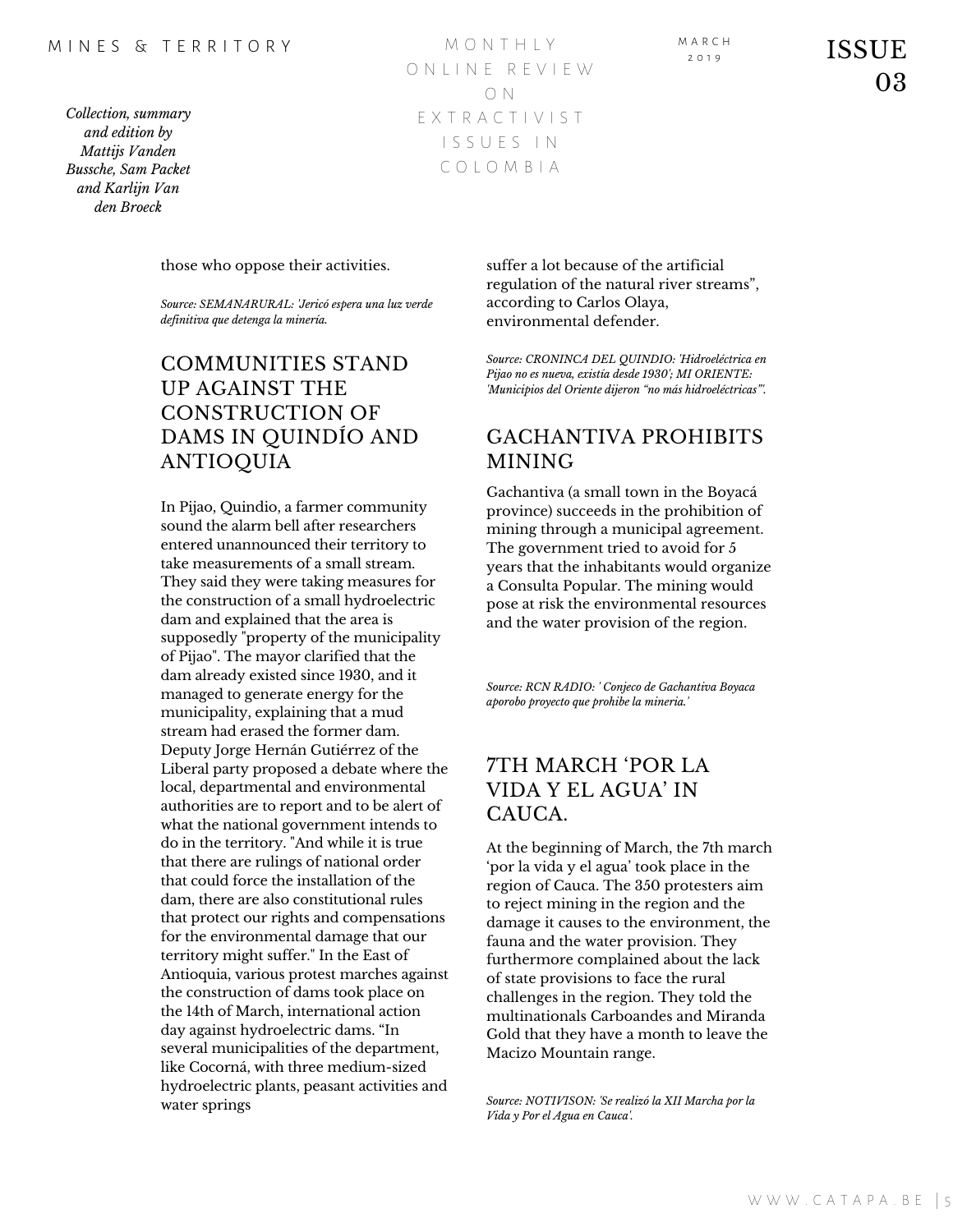M O N T H L Y O N L I N E R E V I E W O N E X T R A C T I V I S T I S S U E S I N C O L O M B I A

M A R C H

03

## COURT RULES THAT COLOMBIAN GOVERNMENT HAS TO FIND A SUBSTITUTE FOR ASBESTOS.

A ruling of the 39th Administrative Court of Bogotá ordered the Government to replace this mineral with less harmful substances, within a period of five years. According to the information provided by the legislator's office, between 2010 and 2014 the National Institute of Cancerology recorded 1,744 deaths from lung cancer caused by asbestos, and in the last five years the battle against the disease caused the loss of another 285 Colombians affected by mesothelioma. The use of asbestos has been banned in more than 50 countries around the world, including the European Union. The material that is used to make tiles, pipes, ash pads for cars and even uniforms entails enormous health risks, according to the World Health Organization. The judgement is supported by most of the political authorities concerned with the problem. Although in some parts of the country the reactions are less enthusiastic. In Campamento, a small municipality in the north of Antioquia, people still rely on the active asbestos mine which provides the majority of the jobs. Most of its citizens are convinced that the material did not cause any health problems in the town during the past decades. The governor of Antioquia announced that a social plan would be set up in order to prevent the negative effects of the loss of this mine which functions as a source of income for the town.

## 27 CONGRESS MEMBERS ASK PRESIDENT DUQUE TO PROHIBIT FRACKING IN COLOMBIA

A group of 27 congress members, most of them belonging to the Green Alliance, sent a letter to President Iván Duque asking to ban the use of fracking for oil exploration. They confronted him with the promises he made during his presidential campaign. "One of your commitments was that there would be no more Fracking in Colombia, a decision that you expressed in academic and community centers and in the press, and which you justified by ensuring that the risks of developing these activities were very high in social, geological and environmental matters", states the letter. The congressmen condemn the intentions in the recently published National Development Plan which aims for an expansion of the oil and mining industry and the dependence on the fossil fuel industry. They encourage the President to prohibit Fracking since it "is a responsible decision", and they ask him to "honor his word and be in harmony with the concerns of Colombians, especially those who would be directly affected by the possible consequences of this type of projects."

Ecopetrol, one of the countries largest oil companies, revealed in February their new market strategies for the period 2019 - 2021, where fracking is an option to strengthen their reserves.

*Source: EL TIEMPO 'Campamento, el pueblo que se niega a renunciar al asbesto'; EL NUEVO SIGLO 'Greenpeace insiste en que Congreso prohíba el asbesto'*

*Source: RCN RADIO 'Nuevo llamado de congresistas a Duque para prohibir el fracking'*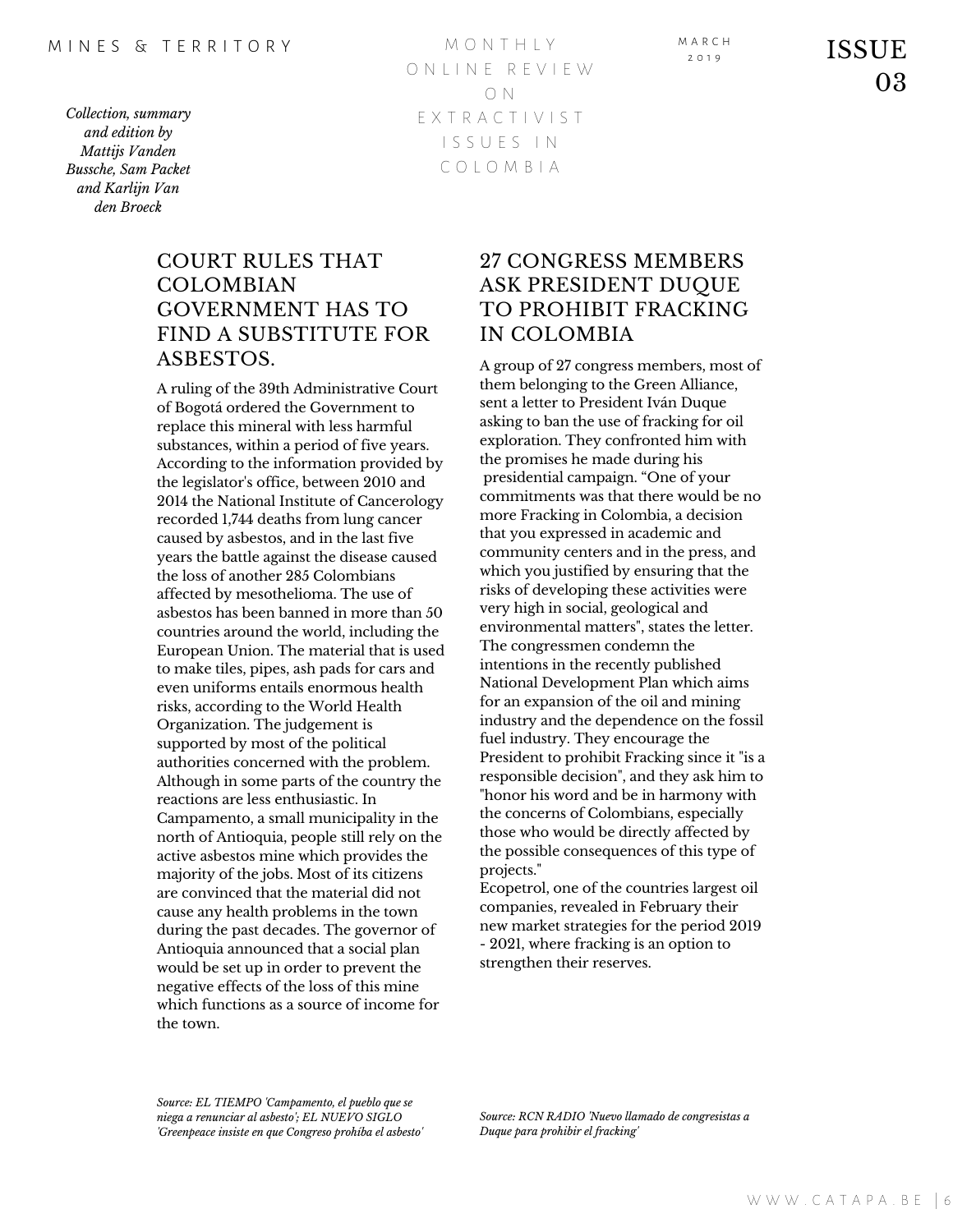M O N T H L Y O N L I N E R E V I E W O N E X T R A C T I V I S T I S S U E S I N C O L O M B I A

M A R C H

 $\sum_{2.019}^{1.8 \text{ KCH}}$  ISSUE 03

# MINGA INDÍGENA: INDIGENOUS COMMUNITIES BLOCK THE PANAMERICANA AN D DEMAND VISIT OF PRESIDENT DUQUE TO OBTAIN GUARANTEES FOR THEIR RIGHTS

Indigenous people in southwestern Colombia have mobilized protests across highways to demand a meeting with President Iván Duque over his government's failure to implement agreements and respect indigenous land rights.

Indigenous groups in southwestern Colombia have since March 10th mobilized mass protests, known as 'minga', to demand a meeting with President Iván Duque over his government's failure to implement agreements made during the previous administration's historic 2016 peace agreement and recognize community land rights. Protest leaders estimate there were 20,000 people involved in the massive mobilization as of March 27th, including Afro-Colombian and indigenous communities, students, and associations of peasant farmers, or campesinos. The Indigenous Regional Council of Cauca (CRIC) has denounced the crackdown against the minga by the police's anti-riot squad, known as ESMAD. "This is an attack against the entire dialogue process that has existed up until today within the minga. It is an attack against the security and the life of every person at the camp and surrounding area," CRIC said. Nelson Lemus, a CRIC council member, told Mongabay that the protesters wanted Duque to meet with the indigenous

organization in Colombia's department of Cauca —something he has failed to do since taking office in 2018, CRIC said in a press release. "We demand that the government respects the rights of indigenous and Afro-descendent minorities to conserve our territory, protect our water and strengthen our indigenous economies," Lemus said. "Our first political objective is that the president comes to indigenous territory to hold a face-to-face meeting with us."

The protesters have blocked the Pan-American Highway connecting Colombia to Ecuador, and Duque has refused to travel to Cauca to meet with indigenous organizations unless the roadblock is lifted."We should be able to come to an understanding through a legal framework," Duque said in a public address to the country on March 28th. CRIC criticized the president's declaration, saying his portrayal of the minga as illegal undermines their right to protest and raises fears of violence at the hands of government and right-wing paramilitary groups. Colombia's ombudsman, Carlos Alfonso Negrete, called on the president to sit with the indigenous protesters to end the roadblocks, which are seen as having a negative impact on the nation's economy. The transportation of basic food supplies and gasoline has been impacteding southern parts of the country, and the Colombian Red Cross has activated a humanitarian caravan to provide medical supplies and assistance to affected communities in the Cauca. The demands of the ethnic minorities participating are: the inclusion of ethnic communities in the government's recently announced National Development Plan; the protection of community leaders from targeted killings; and the guarantee of prior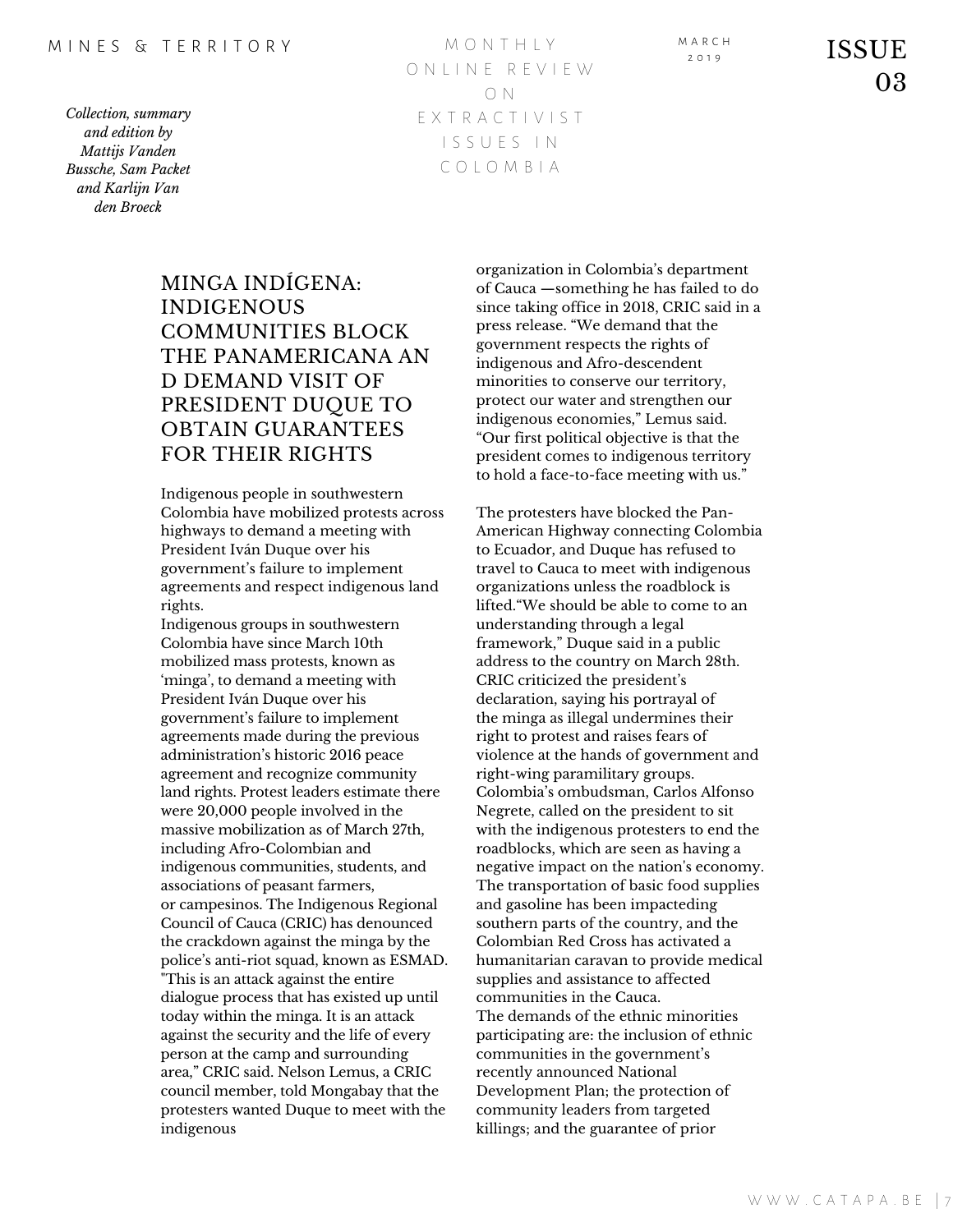#### M I N E S & T E R R I T O R Y

*Collection, summary and edition by Mattijs Vanden Bussche, Sam Packet and Karlijn Van den Broeck*

M O N T H L Y O N L I N E R E V I E W O N E X T R A C T I V I S T I S S U E S I N C O L O M B I A

M A R C H

 $\sum_{2.019}^{1.88 \text{ C}} 1$  ISSUE 03

consultation (consulta previa) for extractive or agro-industrial projects that affect indigenous territory. They also demand their full appropriation of 400 square kilometers (154 square miles) of land that was promised to indigenous people in the Cauca by the former president, Juan Manuel Santos; since only 14 square kilometers (5.4 square miles) have been delivered to date. CRIC says the land would have to be divided between 126 reservations in the department.

CRIC also declared its opposition to oil exploration in the form or fracking, that has begun at three pilot locations in the Magdalena River valley. Five companies, including ExxonMobil, ConocoPhillips and state-owned Ecopetrol, are seeking to operate six proposed fracking blocs. "We don't agree with fracking practices," Lemus said. "This government has approved fracking, the destruction of the Amazon and other environmental crimes that only serve to increase the wealth of a corrupt minority and multinational corporations. Our territories are systematically violated by this government beholden to a capitalistic death project." On March 22th, an explosion in remote indigenous territory in Valle del Cauca department killed nine indigenous protesters. Before launching an investigation, the government claimed the deaths were caused by an accident. Minister of Defense Guillermo Botero told El Tiempo the explosive devices were brought into the territory by an indigenous protester, presumably to generate an attack.That is the most probable hypothesis in consideration that they are near the Buga-

Buenaventura highway." The National Indigenous Organization of Colombia (ONIC for its Spanish acronym) rejected the notion that indigenous people were responsible for the explosion, calling the incident a paramilitary-led massacre. "The indigenous people are people of peace, not terrorists," ONIC said in a public statement.

*Source: MONGABAY: 'Indigenous leaders decry Colombia's deadly crackdown on land protesters'.*

### WORLD WATER DAY

On the 22th of March it was the World Water Day.

In various parts of Colombia, people took the streets to demand attention for the irresponsible use of water resources. In **Bucaramanga** citizens spoke up for the protection of the Santurban paramo, a fragile and strategic ecosystem that provides water to millions of people in and around the city and is currently threatened by mining. A similar protest occurred in the nearby city of **Barrancabermeja**, where people also criticized the poor water management and the way authorities are willing to privatize water resources.

In **Medellin**, the environmental association 'Rios Vivos' organised an 'encuentro por la liberacíon del Rio Cauca'. With music, sing-alongs for the water, speeches and debates, they aimed to claim justice for the environmental disaster that was caused to the second biggest river of Colombia by the Hidroituango dam who cut the river's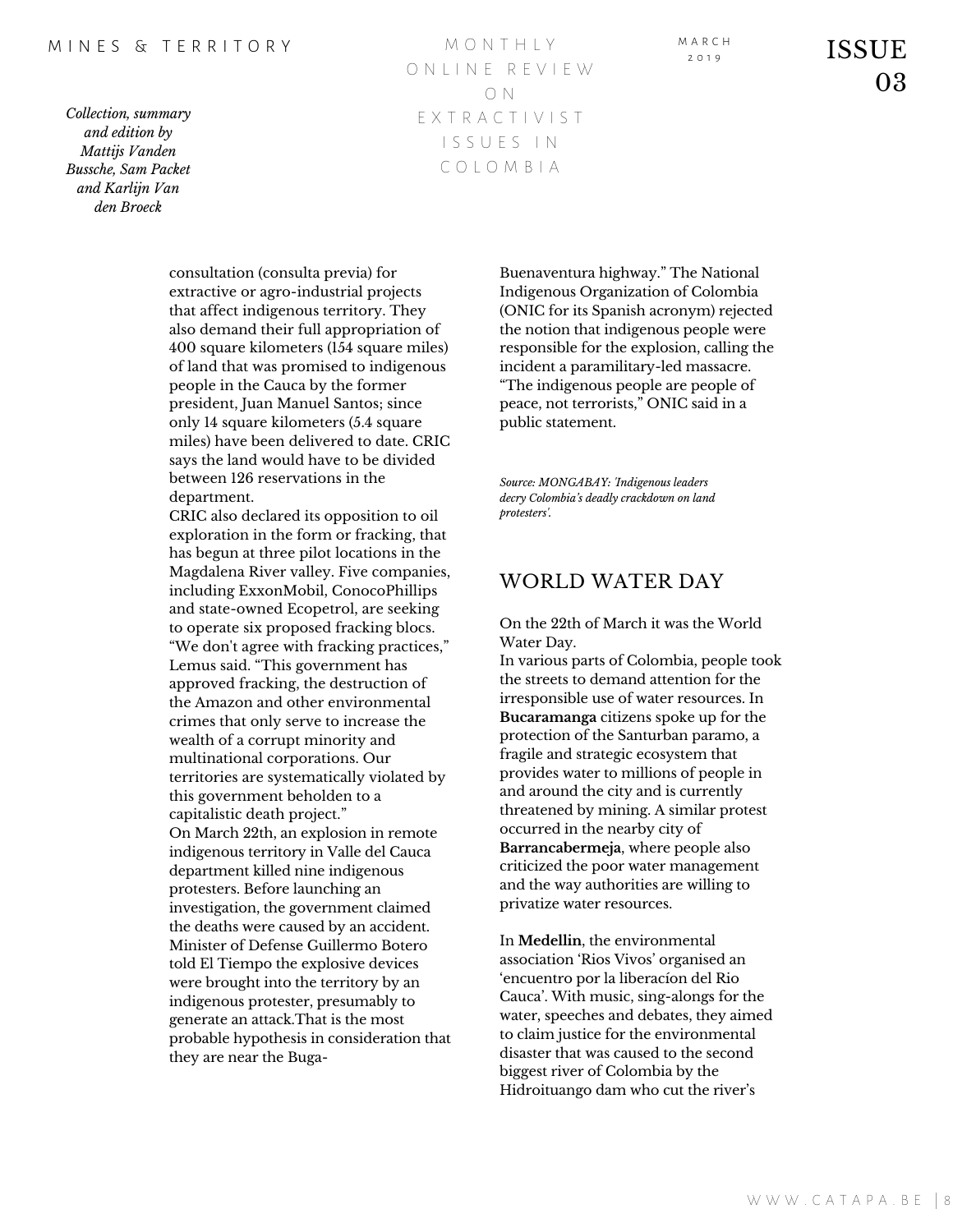#### M I N F S & T F R R I T O R Y

*Collection, summary and edition by Mattijs Vanden Bussche, Sam Packet and Karlijn Van den Broeck*

M O N T H L Y O N L I N E R E V I E W O N E X T R A C T I V I S T I S S U E S I N C O L O M B I A

M A R C H

 $\overline{\text{ISSUE}}$ 03

current for almost three days in February. (cf. M&T February).

Meanwhile mining companies such as **Minesa** seek to take advantage of this symbolic day by publishing publicity videos which aims to show a company concerned with water conservation and supply. In a press interview, the president of the company, Santiago Ángel, condemns the "stigmatization" of mining always being bad for a clean water supply. He argues that his company is aware of the importance of water in the mining territories and that they so far completed over 60 thousand hours of technical studies to ensure the protection of water resources. In their publicity companies use frases created by grassroots organisations such as 'el Agua es Vida', Water is Life.

On the World Water Day **Yes to Life No to Mining** and partners launched their online 'water is life – toolkit'. The site YLNM designed is a summary of the circuit in which water circulates within the ecosystem, the importance of water for human and other life on the planet and the threats to water resources by mining and oil activities. Furthermore, the platform offers a toolkit with basic principles that communities can implement to protect their territory from destructive mining. You can check it out here:

http://www.waterislifetoolkit.org/en/

*Sources: TWITTER: 'Tweet Minesa Colombia 21 March 2019'; TWITTER: 'Tweet Movimiento Rios Vivos 19th of March 2019''; YLNM: 'How mining disrupts the water cycle'; VANGUARDIA: 'Realizan plantón para exigir protección del agua en Santander'; CARACOL: 'Trabajadores de Minesa consumirán agua que usen'.*

#### *About CATAPA*

*CATAPA is a volunteering organization (°2005) thatworks around sustainable development and alternative globalisation,with a focuson themining issues and Latin America.*

*Tocontributeconcretelyto a sustainable solution for theecological and climate crisis,weencourage a fairermining industry and amoresustainable useof metals. We dothis through awareness raising, networking, research, lobbying, exchange*

*programs and supporting farming communities that arethreatened by multinationalmining companies in our partnercountries Bolivia, Colombia, Ecuador and Peru. CATAPA alsofollows someopen-pitmining cases in Europe, especiallyin Romania and Greece. CATAPA is short for Comité Académico Técnico de Asesoramiento a Problemas Ambientales, literally Technical Academic Committeefor Assistancein Environmental Issues.*



*@CatapaColombia @Catapa.Belgium*

*@CatapaColombia @CATAPA\_Belgica*

*@catapa\_vzw*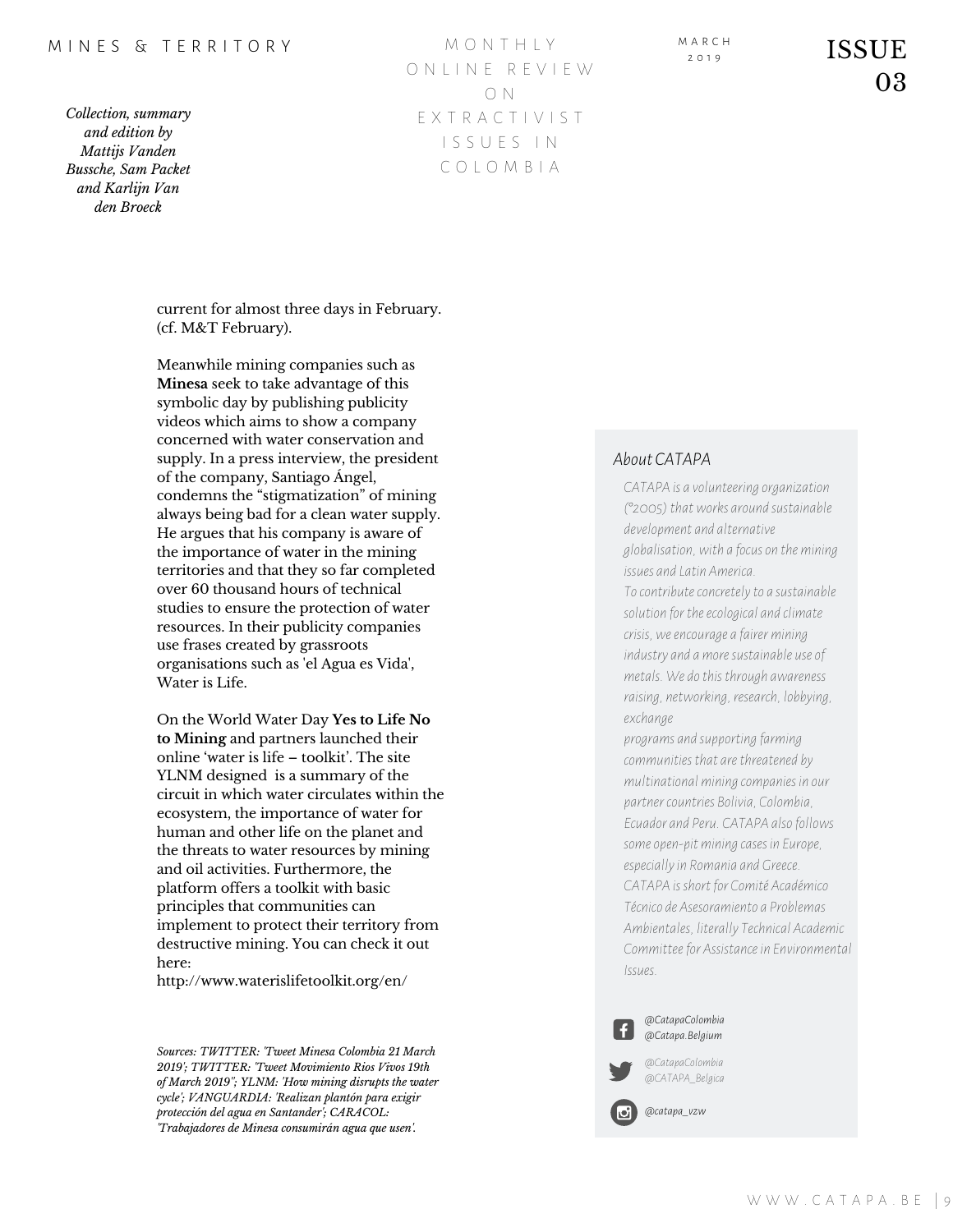M O N T H L Y O N L I N E R E V I E W O N E X T R A C T I V I S T I S S U E S I N C O L O M B I A

# APPENDIX:LATIN AMERICA

*Mines&Territory's extra section on remarkable events that happened in other Latin American countries concerning extractivism.*

## **MEXICO**

Mexican president Lopez Obrador cancels a big mining project in the 'Bajo California Sur'- department and announces that it's time to protect the nature and the paradise Mexico possesses, instead of destroying it. His main motives are tourism and the protection of water.

*Source: LAJORNADA: Cancela AMLO mina de oro Los Cardones en BCS.*

### **PERU**

The third circuit of the United States Court of Appeals in Washington reinterpreted the case of Máxima Acuña and her family against Newmont Mining Company. The Peruvian family sued Newmont in the United States for the abuses perpetrated by the security forces hired by Newmont Mining. At first instance the case was rejected, arguing that it should be judged in Peru, but now the Court of Appeals reversed that decision. Marissa Vahlsing, lawyer of EarthRights International, who represents Maxima and her family, says that Newmont knows better than anyone that the family will not get a fair trial in Peru, and that local courts have not guaranteed the rights of the family. Newmont insists on sending the case to Peru. Máxima Acuña has been struggling for years to defend her rights, her territory and that of her community. Newmont however is determined to ignore such rights and seize the land to build an

immense open pit gold mine. This mining project called Congo, would be one of the biggest in Latin America. Security forces hired by Newmont have systematically harassed and brutalized Máxima and the entire family, destroyed their house and killed their animals, all in order to remove them from their lands and expand their mining operation. After the Peruvian authorities failed to protect the family from these abuses, the family filed a lawsuit against the mining company in the US Federal Court in 2017. Today, it seems like their voice is finally being heard. The family urges Newmont to stop the abuse and demands reparations for the damage they have caused.

M A R C H

*Source: PORLATIERRA: 'Máxima Acuña y su familia ganan apelación en Estados Unidos contra gigante minera'*

## ECUADOR

The citizens of Girón, in Azuay, said no to the mining project 'Loma Larga' in Ecuador's first recognized Consulta Popular. Social organizations and environmentalists requested the consultation protect the water and settlements of indigenous people. The Consulta Popular had to determine if the mining works in the Quimsacocha Páramo could or could not continue. The Canadian company INV Metals intends to extract gold, silver and copper in the páramo which contains lagoons and water springs that supply water to the country's third city, Cuenca. The outcome of the binding